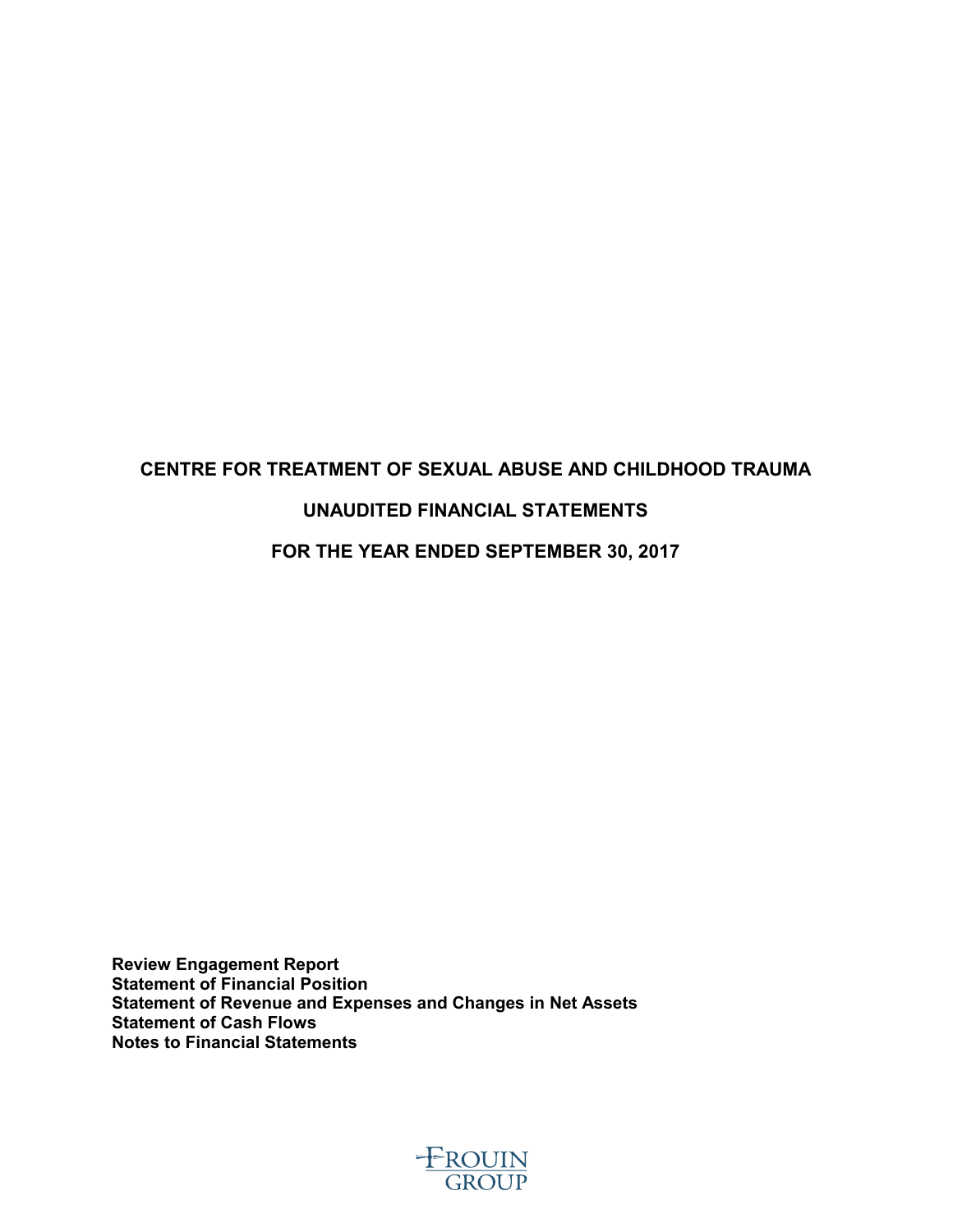

#### **REVIEW ENGAGEMENT REPORT**

To the Directors of: Centre for Treatment of Sexual Abuse and Childhood Trauma

We have reviewed the statement of financial position of the Centre for Treatment of Sexual Abuse and Childhood Trauma as at September 30, 2017, and the statement of revenue and expenses, changes in net assets and cash flows for the year then ended. Our review was made in accordance with Canadian generally accepted standards for review engagements and accordingly consisted primarily of inquiry, analytical procedures and discussion related to information supplied to us by the organization.

A review does not constitute an audit, and consequently, we do not express an audit opinion on these financial statements.

In common with many not-for-profit organizations, Centre for Treatment of Sexual Abuse and Childhood Trauma derives revenue from donations and cash receipts, the completeness of which is not susceptible to satisfactory review procedures. Accordingly, review of these revenues was limited to the amounts recorded in the records of Centre for Treatment of Sexual Abuse and Childhood Trauma. Therefore, we were not able to determine whether any adjustments might be necessary to cash donation revenues, internship and supervision revenues and excess of revenues over expenses for the year ended September 30, 2017, as well as current assets and net assets as at September 30, 2017.

Based on our review, except for the matter described in the preceding paragraph, nothing has come to our attention that causes us to believe that these financial statements are not, in all material respects, in accordance with Canadian accounting standards for not-for-profit organizations.

Frain Crown

Frouin Group Professional Corporation Ottawa, ON March 23, 2018

Authorized to practice public accounting by the Chartered Professional Accountants of Ontario

**Frouin Group Professional Corporation CHARTERED PROFESSIONAL ACCOUNTANTS** 2301 Carling Avenue, Suite 101, Ottawa, ON K2B 7G3 Tel: 613-230-1022 Fax: 613-230-2954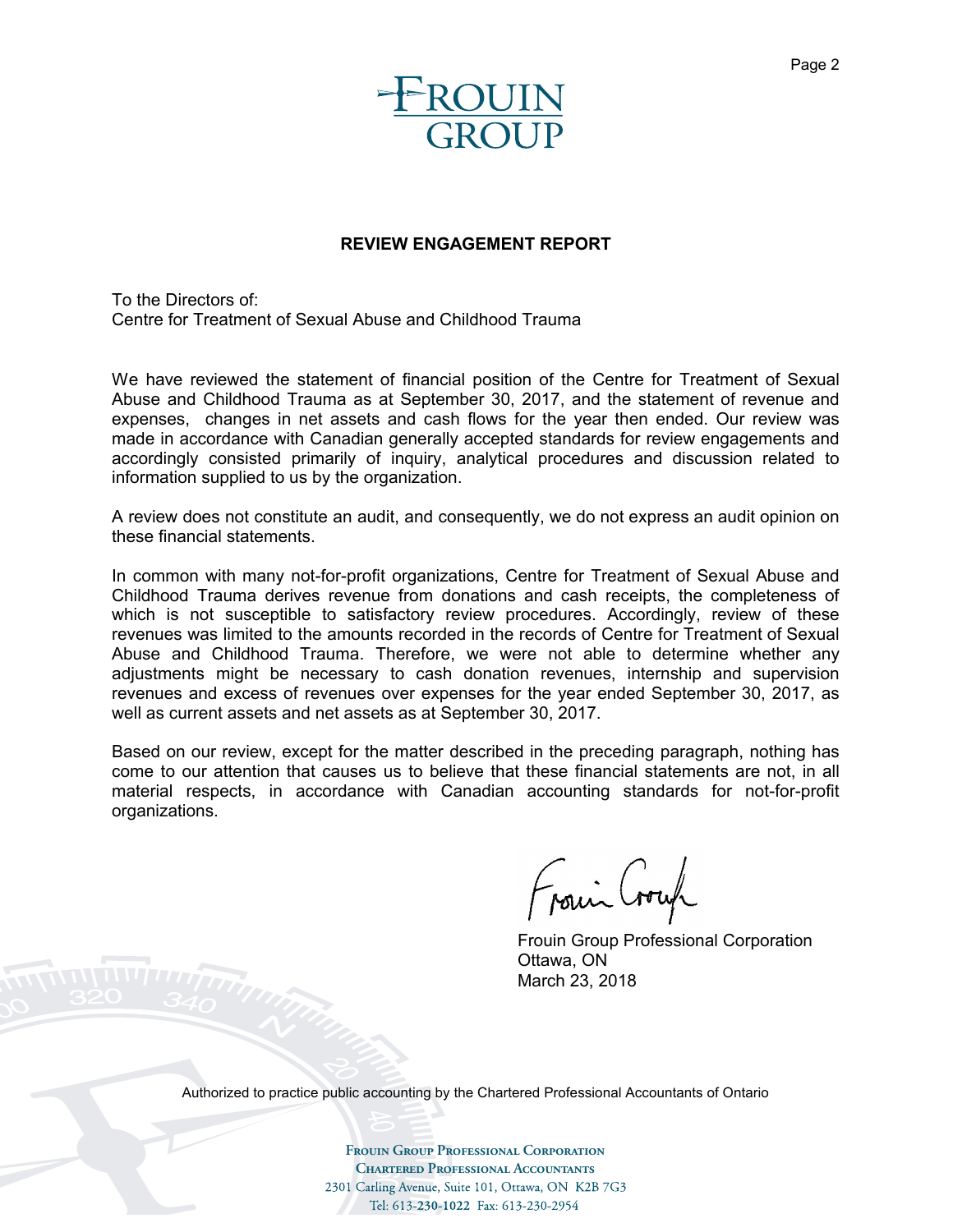#### **UNAUDITED STATEMENT OF FINANCIAL POSITION**

#### **AS AT SEPTEMBER 30, 2017**

|                                         | <b>Restricted Funds</b> |                               |     |                                 |     | <b>Total</b>           |     |        |     |        |
|-----------------------------------------|-------------------------|-------------------------------|-----|---------------------------------|-----|------------------------|-----|--------|-----|--------|
|                                         |                         | <b>Subsidy</b><br><b>Fund</b> |     | <b>Endowment</b><br><b>Fund</b> |     | General<br><b>Fund</b> |     | 2017   |     | 2016   |
| <b>CURRENT ASSETS</b>                   |                         |                               |     |                                 |     |                        |     |        |     |        |
| Cash                                    | \$                      | 6,300                         | \$  | 68                              | \$  | 44,720                 | \$  | 51,088 | \$  | 16,271 |
| Term deposits (Note 4)                  |                         | U                             |     | 6,932                           |     | 0                      |     | 6,932  |     | 6,866  |
| <b>HST</b> receivable                   |                         | 0                             |     | 0                               |     | 3,919                  |     | 3,919  |     | 9,384  |
| Accounts receivable                     |                         |                               |     | 0                               |     | 140                    |     | 140    |     | 3,442  |
| Due from general fund                   |                         | 10,427                        |     | 0                               |     | 0                      |     | 10,427 |     | 3,684  |
| Prepaid expenses                        |                         |                               |     | 0                               |     | 3,397                  |     | 3,397  |     | 3,130  |
|                                         |                         | 16,727                        |     | 7,000                           |     | 52,176                 |     | 75,903 |     | 42,777 |
| PROPERTY & EQUIPMENT (Note 2e and 5)    |                         | 0                             |     | 0                               |     | 0                      |     | 0      |     | 321    |
| <b>TOTAL ASSETS</b>                     |                         | 16,727                        | \$  | 7,000                           | \$. | 52,176                 | \$  | 75,903 | \$  | 43,098 |
| <b>CURRENT LIABILITIES</b>              |                         |                               |     |                                 |     |                        |     |        |     |        |
| Accounts payable & accrued liabilities  | \$                      | 0                             | \$  | 0                               | \$  | 12,298                 | \$  | 12,298 | \$  | 5,306  |
| Government remittances                  |                         | 0                             |     | 0                               |     | 78                     |     | 78     |     | 529    |
| Due to subsidy fund                     |                         | 0                             |     | 0                               |     | 10,427                 |     | 10,427 |     | 3,684  |
| Deferred revenue (Note 6)               |                         | 0                             |     | $\overline{0}$                  |     | 27,470                 |     | 27,470 |     | 5,376  |
|                                         |                         | $\Omega$                      |     | $\Omega$                        |     | 50,273                 |     | 50,273 |     | 14,895 |
| <b>NET ASSETS (Note 7)</b>              |                         |                               |     |                                 |     |                        |     |        |     |        |
| Invested in capital assets              |                         | 0                             |     | 0                               |     | 0                      |     | 0      |     | 321    |
| <b>Externally restricted</b>            |                         | 0                             |     | 7,000                           |     | 0                      |     | 7,000  |     | 7,000  |
| Internally restricted                   |                         | 16,727                        |     | 0                               |     | 0                      |     | 16,727 |     | 15,500 |
| Unrestricted                            |                         | 0                             |     | 0                               |     | 1,903                  |     | 1,903  |     | 5,382  |
|                                         |                         | 16,727                        |     | 7,000                           |     | 1,903                  |     | 25,630 |     | 28,203 |
| <b>TOTAL LIABILITIES AND NET ASSETS</b> | \$                      | 16,727                        | \$. | 7,000                           | \$  | 52,176                 | \$. | 75,903 | \$. | 43,098 |

#### **APPROVED ON BEHALF OF THE BOARD :**

Director \_\_\_\_\_\_\_\_\_\_\_\_\_\_\_\_\_\_\_\_ Director \_\_\_\_\_\_\_\_\_\_\_\_\_\_\_\_\_\_\_\_

# **(See accompanying Notes to Financial Statements)**

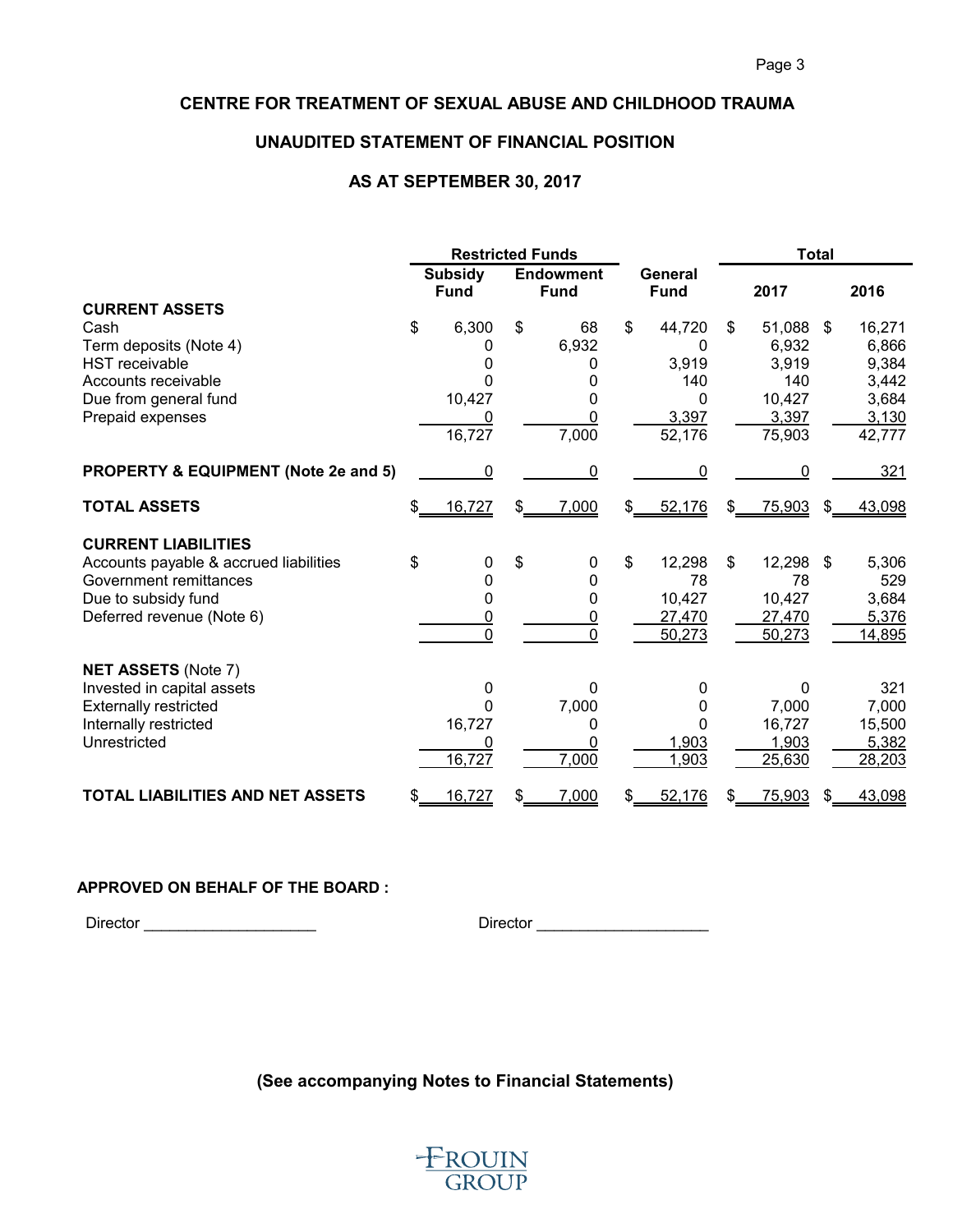### **UNAUDITED STATEMENT OF REVENUE AND EXPENSES AND CHANGES IN NET ASSETS**

# **FOR THE YEAR ENDED SEPTEMBER 30, 2017**

|                                                 |                               | <b>Restricted Funds</b>         |                                           | <b>Total</b> |        |  |
|-------------------------------------------------|-------------------------------|---------------------------------|-------------------------------------------|--------------|--------|--|
|                                                 | <b>Subsidy</b><br><b>Fund</b> | <b>Endowment</b><br><b>Fund</b> | General<br><b>Fund</b>                    | 2017         | 2016   |  |
| <b>REVENUE</b>                                  |                               |                                 |                                           |              |        |  |
| Associates' contributions - rental income       | \$<br>0                       | \$<br>0                         | \$<br>57,665 \$                           | 57,665 \$    | 39,396 |  |
| Conferences and workshops                       | 0                             | 0                               | 15,915                                    | 15,915       | 17,978 |  |
| <b>Fundraising revenues</b>                     | 6,038                         | 0                               | 1,509                                     | 7,547        | 9,034  |  |
| Cash donations                                  | 0                             | 0                               | 6,711                                     | 6,711        | 4,755  |  |
| Contract revenues                               | 7,780                         | 0                               | $\mathbf 0$                               | 7,780        | 1,680  |  |
| Miscellaneous revenues                          | 0                             | 0                               | 311                                       | 311          | 1,217  |  |
| Internship and supervision                      | 0                             | 0                               | 6,670                                     | 6,670        | 1,422  |  |
| Memberships and dues                            | 0                             | 0                               | 875                                       | 875          | 5,988  |  |
| Interest                                        | $\mathbf 0$                   | $\overline{0}$                  | 66                                        | 66           | 44     |  |
| <b>TOTAL REVENUE</b>                            | 13,818                        | 0                               | 89,722                                    | 103,540      | 81,514 |  |
| <b>EXPENSES</b>                                 |                               |                                 |                                           |              |        |  |
| Rent                                            | $\mathbf 0$                   | 0                               | 43,480                                    | 43,480       | 34,341 |  |
| Conferences and workshops                       | $\mathbf 0$                   | $\mathbf 0$                     | 18,649                                    | 18,649       | 13,104 |  |
| Wages                                           | $\mathbf 0$                   | $\mathbf 0$                     | 5,788                                     | 5,788        | 7,598  |  |
| Professional fees                               | 0                             | 0                               | 2,826                                     | 2,826        | 4,299  |  |
| Fundraising expenses                            | 0                             | 0                               | 8,677                                     | 8,677        | 3,763  |  |
| Office                                          | 0                             | 0                               | 2,131                                     | 2,131        | 4,276  |  |
| Telephone                                       | 0                             | 0                               | 2,882                                     | 2,882        | 2,935  |  |
| Amortization                                    | $\mathbf 0$                   | $\mathbf 0$                     | 321                                       | 321          | 510    |  |
| Insurance                                       | 0                             | 0                               | 3,344                                     | 3,344        | 3,608  |  |
| Internet                                        | 0                             | 0                               | 1,133                                     | 1,133        | 1,552  |  |
| <b>Bank charges</b>                             | 0                             | 0                               | 620                                       | 620          | 518    |  |
| Advertising and promotion                       | 0                             | 0                               | 1,710                                     | 1,710        | 160    |  |
| Non-refundable portion of HST                   | $\mathbf 0$                   | 0                               | 1,961                                     | 1,961        | 1,777  |  |
| Subsidies used (Note 1c)                        | 12,591                        | $\overline{0}$                  | $\mathbf 0$                               | 12,591       | 0      |  |
| <b>TOTAL EXPENSES</b>                           | 12,591                        | 0                               | 93,522                                    | 106,113      | 78,441 |  |
| <b>EXCESS/(DEFICIENCY) OF REVENUE</b>           |                               |                                 |                                           |              |        |  |
| <b>OVER EXPENSES</b>                            | \$<br>1,227                   | \$<br><u>0</u>                  | $\boldsymbol{\mathsf{S}}$<br>$(3,800)$ \$ | $(2,573)$ \$ | 3,073  |  |
|                                                 |                               |                                 |                                           |              |        |  |
| Balance, beginning of the year                  | \$<br>15,500                  | \$<br>7,000                     | \$<br>5,703 \$                            | 28,203 \$    | 25,130 |  |
| Excess/(deficiency) of revenue over<br>expenses | 1,227                         | 0                               | (3,800)                                   | (2, 573)     | 3,073  |  |
| Balance, end of the year                        | 16,727<br>\$                  | 7,000<br>\$                     | 1,903\$<br>\$                             | 25,630 \$    | 28,203 |  |

## **(See accompanying Notes to Financial Statements)**

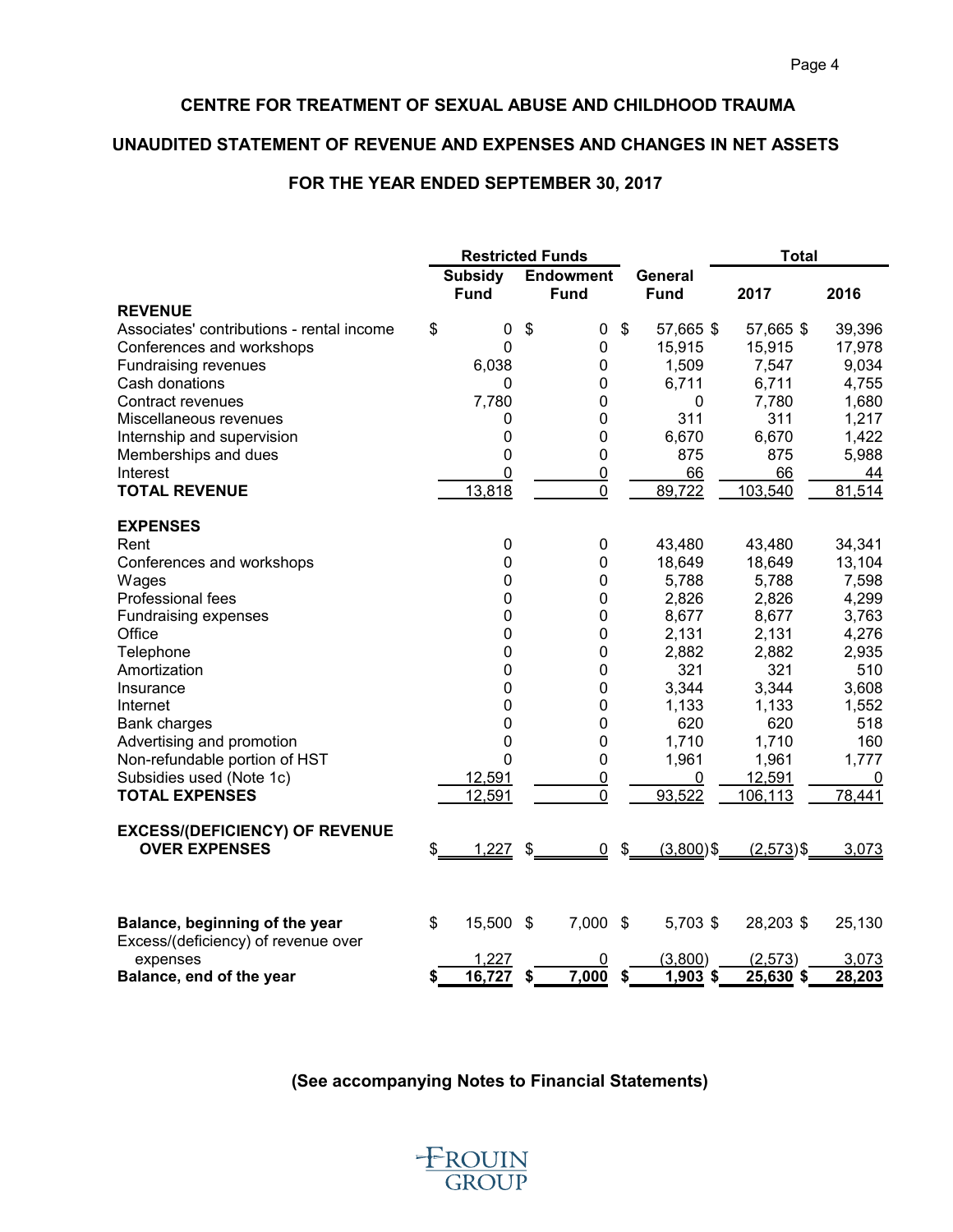# **UNAUDITED STATEMENT OF CASH FLOWS**

# **FOR THE YEAR ENDED SEPTEMBER 30, 2017**

|                                                                                                                                                             | 2017                                                  | 2016                                       |
|-------------------------------------------------------------------------------------------------------------------------------------------------------------|-------------------------------------------------------|--------------------------------------------|
| <b>CASH FLOWS FROM OPERATING ACTIVITIES</b><br>Excess/(deficiency) of revenue over expenses<br>Add: Amortization<br>Cash flows from current operating items | \$<br>(2, 573)<br>321<br>(2, 252)<br>37,135<br>34,883 | \$<br>3,073<br>510<br>3,583<br>17<br>3,600 |
| <b>CASH FLOWS FROM INVESTING ACTIVITIES</b><br>Decrease in term deposits                                                                                    | (66)                                                  | (42)                                       |
| <b>INCREASE IN CASH</b>                                                                                                                                     | 34,817                                                | 3,558                                      |
| CASH, beginning of year                                                                                                                                     | <u>16,271</u>                                         | 12,713                                     |
| CASH, end of year                                                                                                                                           | 51,088<br>\$                                          | 16,271                                     |
| <b>REPRESENTED BY</b>                                                                                                                                       |                                                       |                                            |
| Cash                                                                                                                                                        | 51,088<br>\$                                          | \$<br>16,271                               |

**(See accompanying Notes to Financial Statements)**

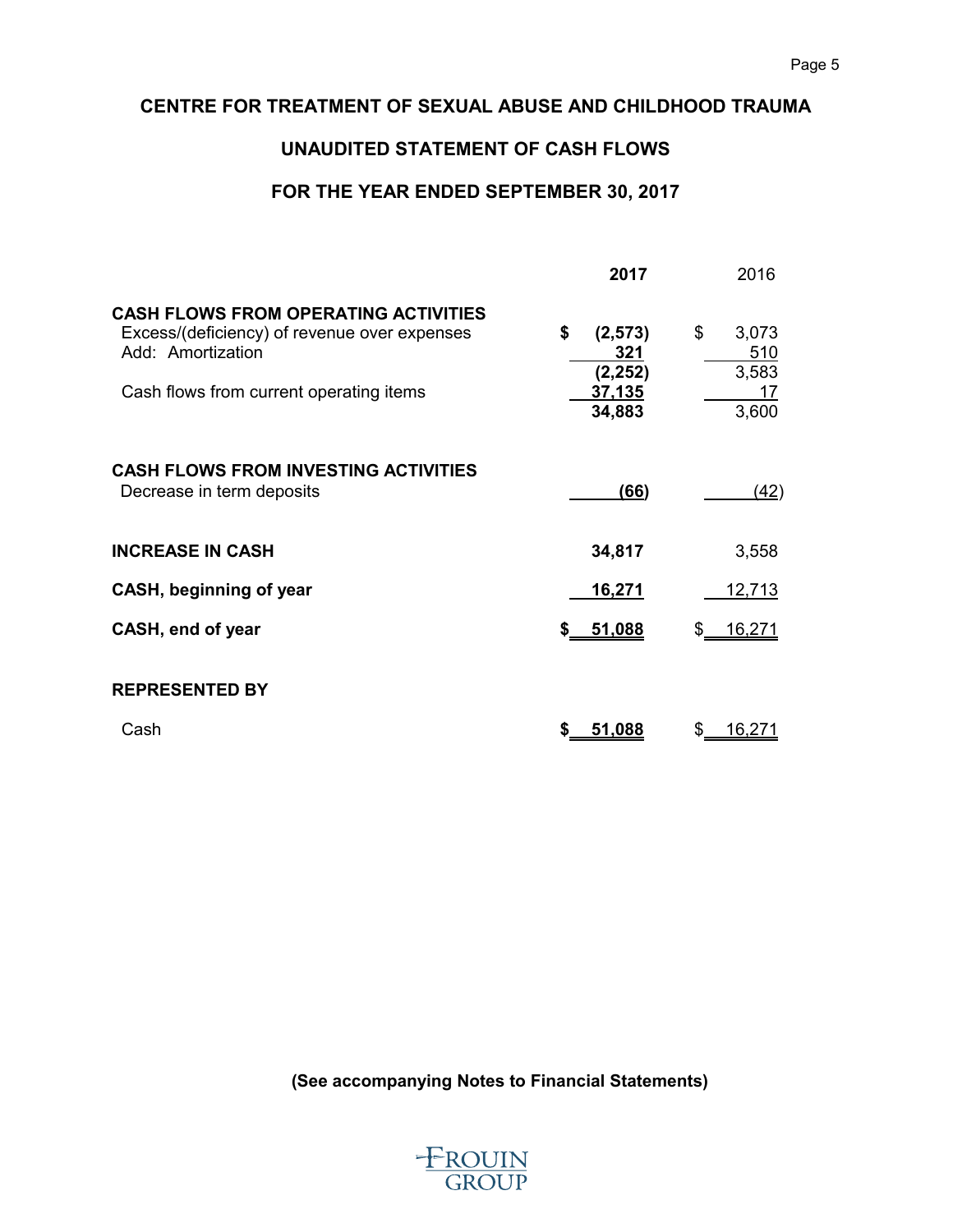# **NOTES TO UNAUDITED FINANCIAL STATEMENTS**

# **FOR THE YEAR ENDED SEPTEMBER 30, 2017**

#### **1. ORGANIZATION**

The Centre for Treatment of Sexual Abuse and Childhood Trauma (the Centre) is a nonprofit, charitable organization, incorporated November 30, 2002 without share capital, designed to provide comprehensive services for individuals who have experienced sexual abuse or other childhood trauma. The Centre also subsidizes the therapy of certain clients who are unable to meet the financial cost and this amount is reflected in the financial statements. The Centre is exempt from income taxes under Section 149 of the Income Tax Act.

#### **2. SIGNIFICANT ACCOUNTING POLICIES**

The financial statements were prepared in accordance with Canadian accounting standards for not-for-profit organizations and include the following significant accounting policies:

#### **a. Use of estimates**

The preparation of financial statements requires management to make estimates and assumptions that affect the reported amounts of assets and liabilities and disclosure of contingent assets and liabilities at the date of the financial statements, and the reported amounts of income and expenditures during the reporting period. Actual results may differ from management's best estimates as additional information becomes available in the future

#### **b. Term deposits**

Term deposits are reported at fair value.

#### **c. Fund accounting**

The General Fund accounts for the Centre's administration, workshop and conference expenses, group therapy services and reports the investment in capital assets.

The Subsidy Fund accounts for restricted donations received by the Centre for the purpose of subsidizing therapy and the therapy delivered to clients approved for subsidy by the Centre.

The Endowment Fund reports resources contributed to the endowment. Investment income earned on the resources of the Endowment Fund is reported in the General Fund or Subsidy Fund depending on the nature of any restrictions imposed by contributors of the funds for the endowment.

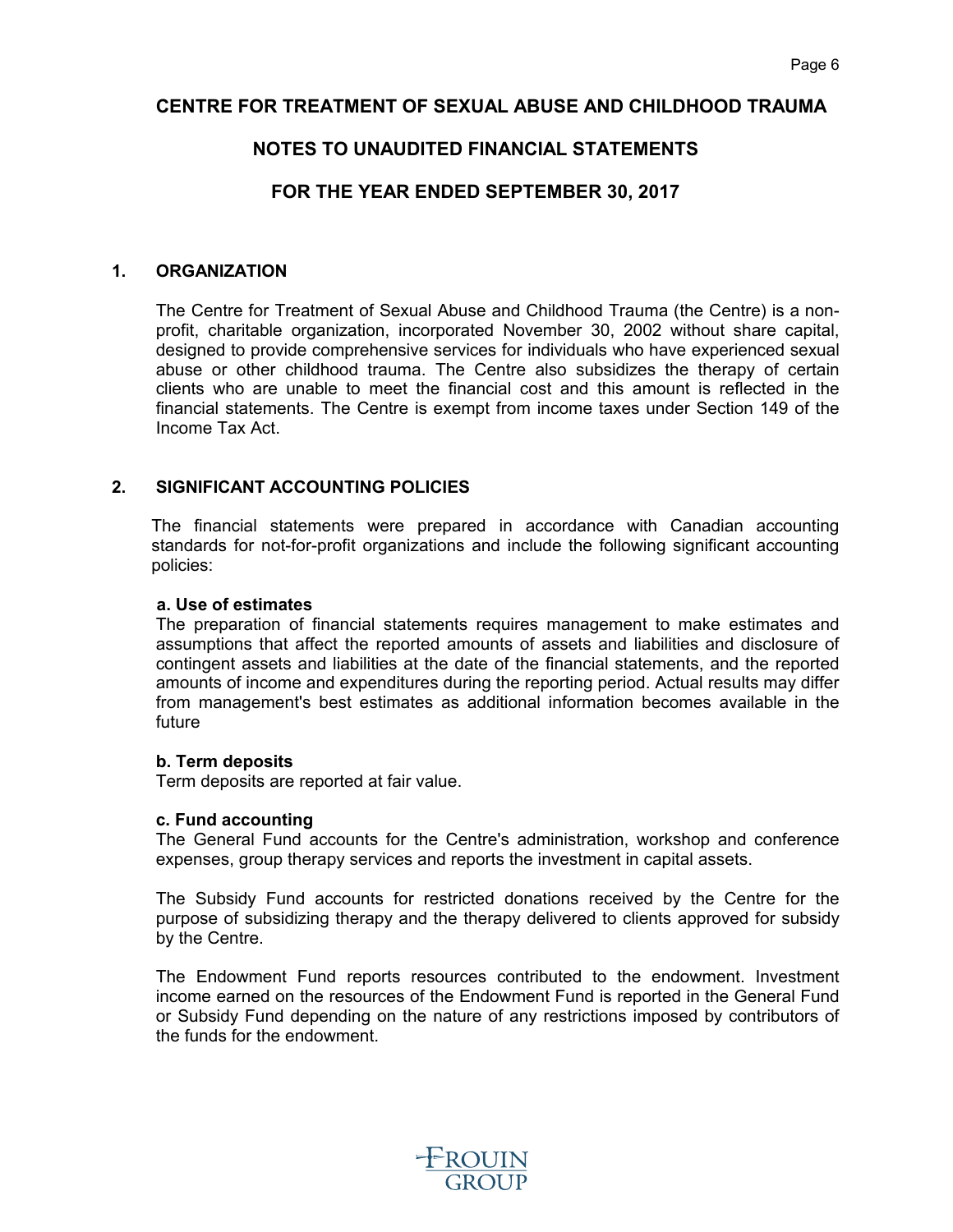# **NOTES TO UNAUDITED FINANCIAL STATEMENTS**

# **FOR THE YEAR ENDED SEPTEMBER 30, 2017**

#### **2. SIGNIFICANT ACCOUNTING POLICIES (continued)**

#### **d. Revenue recognition**

The Centre follows the restricted fund method of accounting for contributions. Restricted contributions for which there is a corresponding restricted fund are recognized as revenue of that fund when received or receivable. Restricted contributions for which there is no corresponding restricted fund are recognized as revenue in the year in which the related expenses are incurred. Unrestricted contributions from donations and events are recognized as revenue when received or receivable if the amounts to be received can be reasonably estimated and collection is reasonably assured. Conference and workshop revenue is recognized when the event is held. Investment income is recognized as revenue when earned.

#### **e. Capital assets**

Capital assets are recorded at cost. Amortization is recorded on a straight-line basis over the estimated useful life of five years, except in the year of acquisition, when a half year of amortization is taken.

#### **f. Contributed materials and services**

Contributions received in the form of materials and services are recorded at fair value at the date of contribution when the fair value can be reasonably estimated and when the materials and services are used in the normal course of operations.

#### **3. FINANCIAL INSTRUMENTS**

The carrying value of cash, term deposits, accounts receivable, accounts payable and accrued liabilities, approximate their fair value because of the relatively short period to maturity of the instruments. It is management's opinion that the Centre is not exposed to significant interest, currency or credit risks.

### **4. TERM DEPOSITS**

The term deposits consist of a Guaranteed Investment Certificate, maturing in May, 2018 bearing interest at 0.45%.

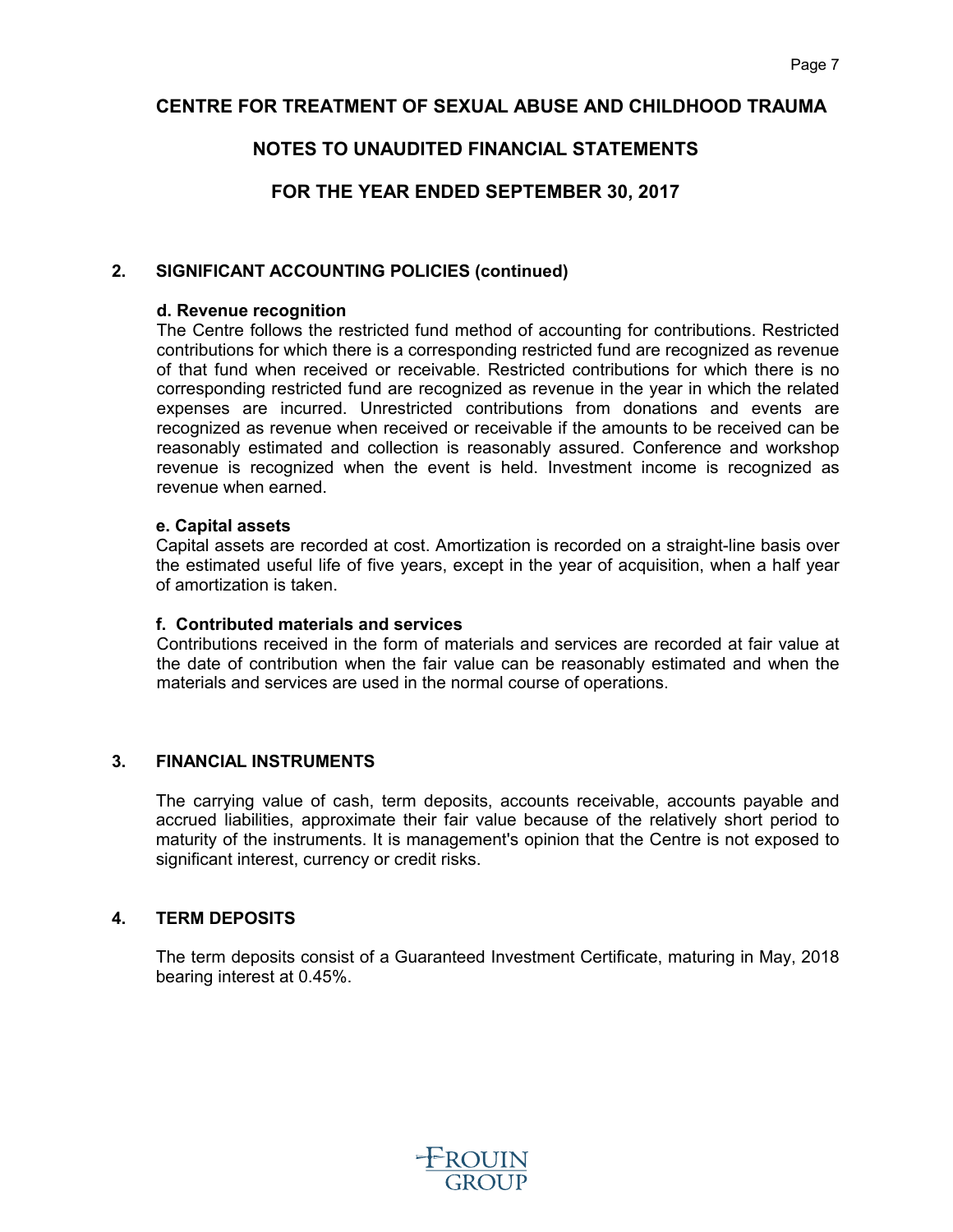# **NOTES TO UNAUDITED FINANCIAL STATEMENTS**

# **FOR THE YEAR ENDED SEPTEMBER 30, 2017**

#### **5. PROPERTY & EQUIPMENT**

|                               | Cost        | Accumulated<br>Amortization |   | <b>Net Book</b><br><b>Value</b><br>2017 |   | Net Book<br>Value<br>2016 |
|-------------------------------|-------------|-----------------------------|---|-----------------------------------------|---|---------------------------|
| <b>Furniture and Fixtures</b> | \$<br>2,548 | \$<br>(2,548)               | S | 0                                       | S | 321                       |
| Computer                      | 5,381       | (5,381)                     |   | 0                                       |   |                           |
| Projector                     | 800         | (800)                       |   | 0                                       |   | 0                         |
| Website                       | 2,100       | (2,100)                     |   | n                                       |   |                           |
| <b>TOTAL</b>                  | 10,829      | 10,829)                     |   | 0                                       |   | 321                       |

#### **6. DEFERRED REVENUE**

Deferred revenue consists of prepaid workshops, and lease inducement. Funds received for workshops will be recognized in the year in which the event is held and the services performed.

Lease inducements are accounted for as a reduction of the lease expense over the term of the lease.

#### **7. NET ASSETS**

#### Invested in Capital Assets

The investment in capital assets has been included in the General Fund for presentation purposes. **2017** 2016

|                                                   | 20 I I |       | ZUIU  |
|---------------------------------------------------|--------|-------|-------|
| Invested in capital assets, beginning of the year |        | 321   | 831   |
| Amortization of capital assets                    |        | (321) | (510) |
| Invested in capital assets, end of the year       |        |       | 321   |

#### Internally Restricted

Restricted donations received by the Centre for the purpose of subsidizing therapy are reported in the Subsidy Fund. Interest income earned on Subsidy Fund assets is reported as an increase to the Subsidy Fund.

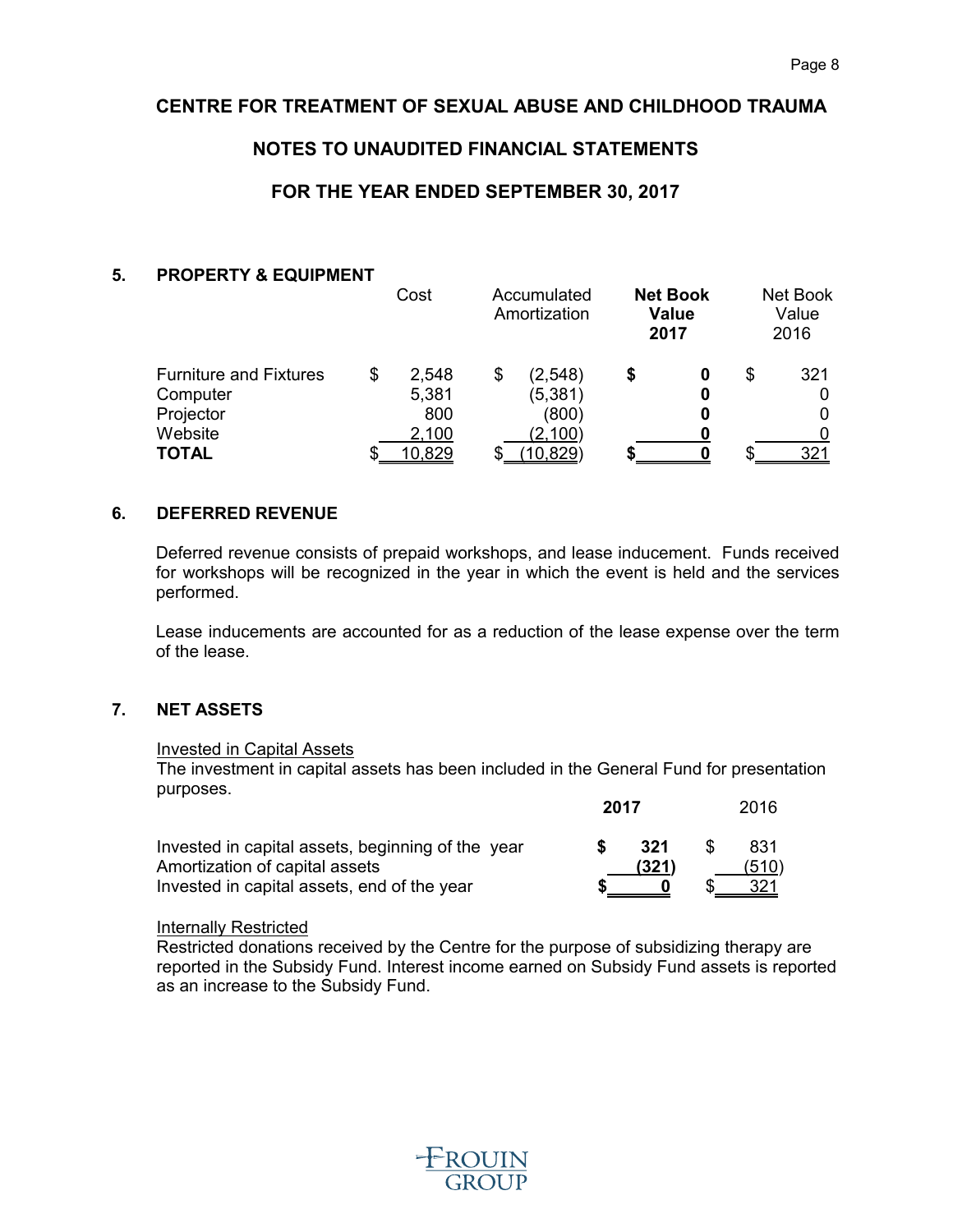# **NOTES TO UNAUDITED FINANCIAL STATEMENTS**

# **FOR THE YEAR ENDED SEPTEMBER 30, 2017**

#### **7. NET ASSETS (continued)**

#### Externally Restricted

Contributions (nil in 2017 and also in 2016) are reported as increases to the Endowment Fund. Interest on Endowment Fund investments is reported as interest revenue in the General Fund.

#### **8. FINANCIAL RISK MANAGEMENT POLICY**

The Centre is exposed to various risks through its financial instruments. The following analysis provides a measure of the risks at September 30, 2017

#### **a) Credit risk**

Cash and term deposits are held with Canadian chartered banks. Credit risk associated with receivables is minimal since they primarily consist of HST rebates receivables which are expected to be fully collectible. Consequently, the overall exposure to credit risk is considered to be low.

#### **b) Currency risk**

The Centre's functional currency is the Canadian dollar. The Centre does not enter into foreign currency transactions and does not use foreign exchange forward contracts.

#### **c) Liquidity risk**

The Centre manages its liquidity risk by regularly monitoring forecasted and actual cash flow and financial liability maturities, and by holding assets that can be readily converted into cash. Accounts payable are normally paid within 30 days.

#### **d) Interest rate risk**

The Centre is exposed to interest rate risk with regards to its cash and investments. The Centre has no interest-bearing liability. Fluctuations in market rates of interest on cash do not have a significant impact on the organization's results of operations. Term deposits are not exposed to significant interest rate risk due to their short-term nature.

#### **e) Market risk**

The market risk associated with term deposits is minimal since these assets are invested in short-term Guaranteed Investment Certificates.